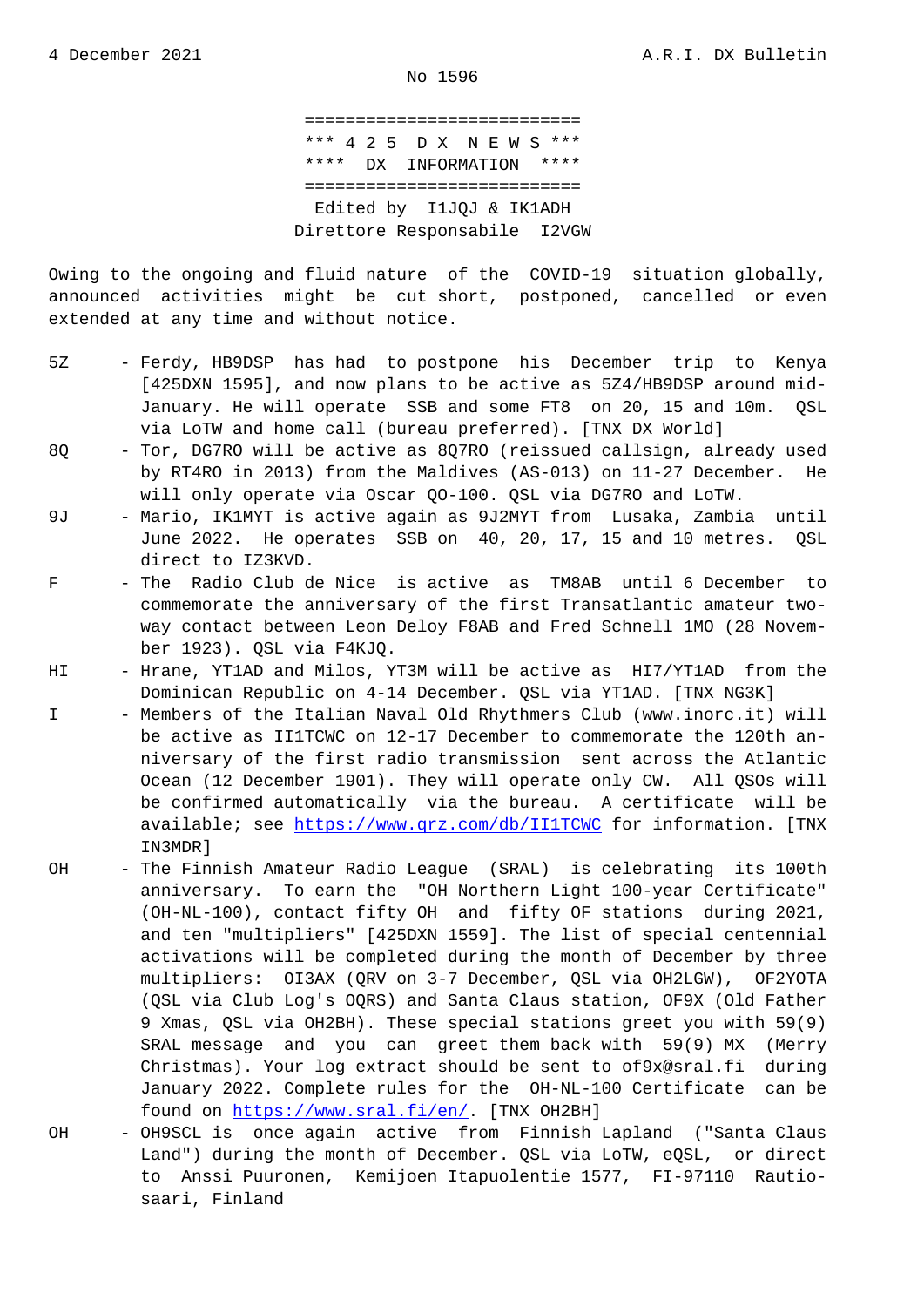and PH22HNY will operate SSB and digital modes on 6 December-3 Jan uary and 10 December-31 January, respectively. QSL via operator's instructions.

- S2 The S21DX operation from IOTA group AS-140 [425DXN 1589] has been brought forward, and is now expected to take place on 10-16 Decem ber in accordance with the operating permission granted by the li cencing authority. S21AM and S21RC will run one station on the HF bands SSB and FT8; a second station will be on the QO-100 satel lite. QSL via EB7DX. See https://s21dx.org for more information.
- S5 Special event station S522PMC will be active from 3 December to 2 January 2022 to promote the PMC Contest, sponsored by the Radio Club Slovenj Gradec (S59DCD). All QSOs will be confirmed via the bureau. The International [Association of Pe](https://s21dx.org)ace Messenger Cities was established in 1988 to recognize and encourage the role and responsibility cities have in creating a culture of peace. The PMC Contest, promoting contacts between stations located in the Peace Messenger Cities and the rest of the world, will be held on 1-2 January (see http://www.s59dcd.si/ for complete information).
- VE The Signal Hill National Historic Site is the location where Gu glielmo Marconi received the very first wireless transatlantic message on 1[2 December 1901. Commem](http://www.s59dcd.si/)orating the 120th anniversary of that historic event, the Society of Newfoundland Radio Amateurs will operate special callsign VD1M on 1-31 December. QSL via Club Log's OQRS, or direct to VO1IDX.
- W This year marks the 100th anniversary of the historic Transatlantic Tests of December 1921, when the ARRL's representative Paul Godley, 2ZE set up his listening station in Ardrossan (Scotland) and re the signals of more than two dozen US amateur radio stations, the first from 1BCG in Connecticut. During the UTC night between 11 and 12 December those transmissions will be recreated by W2AN/1BCG from the Vintage Radio and Communications Museum of Connecticut, using a replica transmitter constructed by volunteers at the Antique Wire less Association. Transmissions will start on +/- 1820 kHz CW at 23 UTC, then every 15 minutes until 03.45 UTC on 12 December. Trans missions from W2AN/1BCG will be one-way, just like the original Transatlantic Tests. You can get a SWL certificate by sending a copy of the transmitted message to 1BCG@AntiqueWireless.org. See http://1BCG.org for more information.
- YB YB7NUS/p, YB7KE/p and YD7MHZ/p will be active from Laut Island (OC- 166) on 4-5 December. They will operate SSB, CW and FT8 on the HF bands. QSL via EA5GL. [TNX DX World]
- Z2 [DJ6TF and DL7B](http://1BCG.org)O have had to postpone their December trip to Zimbabwe [425DXN 1595], and now plan to be active as Z21A and Z22O on 3-20 February. They will operate CW, SSB, FT8 and FT4 on 160-10 metres. QSL both calls via DJ6TF.

 =========================== \*\*\* 4 2 5 D X N E W S \*\*\* \*\*\*\* GOOD TO KNOW ... \*\*\*\* =========================== Edited by I1JQJ & IK1ADH Direttore Responsabile I2VGW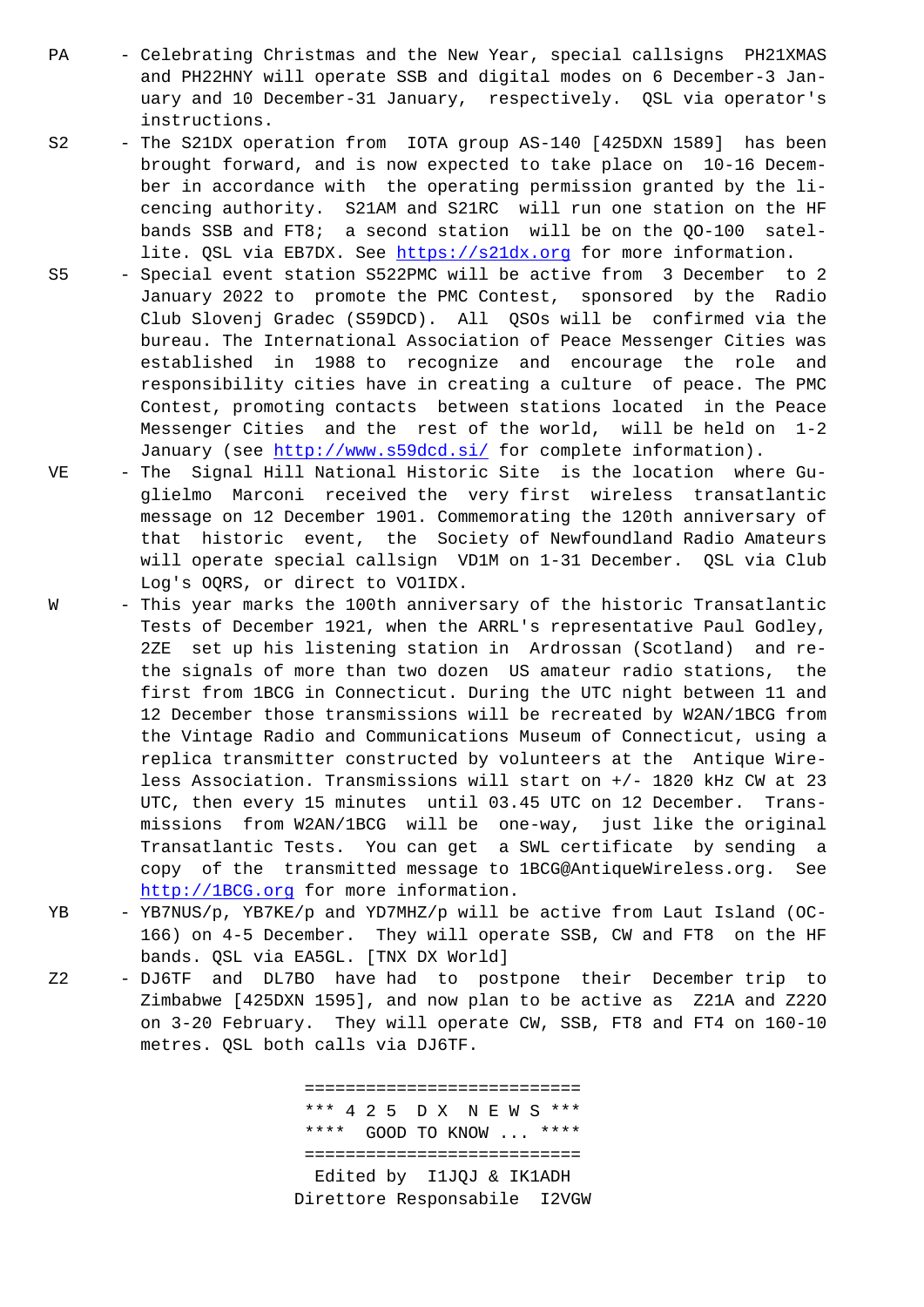Access to the main functions of www.425dxn.org is provided by the 425DXN App for Android. It is available on Google Play - free of charge, no ads. Enjoy!

160-METER TRANSATLANTIC CENTENARY QSO PARTY ---> Organized by the ARRL and the RSGB, this operating event will take place on 12 December, from 2 to 8 UTC (six hours). The event coincides with the 100th anniversary of the successful second Transatlantic Test. Stations participating will operate only CW, trying to contact the two official callsign activations: W1AW from Newington (Connecticut) and GB2ZE from Scotland. The GMDX Group will award a quaich - a traditional Scottish drinking cup representing friendship - to the first stations in North America and the UK to complete contacts with both W1AW and GB2ZE during the QSO Party. A commemorative certificate will be available for download. Log submissions will not be required, as the official logs from W1AW and GB2ZE will be used to determine the winners and for certificates. For more details, see http://www.arrl.org/transatlantic and https://rsgb.org/main/activity/transatlantic-tests/qso-party/.

INDEXA NEWSLETTER ---> The Fall 2021 issue (#134) of the International DX Association's Newsletter is now available f[or download on the INDEXA website](http://www.arrl.org/transatlantic) (htt[ps://indexa.org/newsletters.html\). It contains a special ar](https://rsgb.org/main/activity/transatlantic-tests/qso-party/)ticle from Yuris Petersons, YL2GM on the recent 3DA0WW DXpedition to the Kingdom of Eswatini, a "Director in the Spotlight" with Adrian Ciuperca (KO8SCA) , and t[he latest news of the November 2022](https://indexa.org/newsletters.html) 3Y0J Bouvet DXpedition.

QSL S01WS & S0S ---> The QSL manager is EA2JG, who accepts only requests for direct cards made through Club Log's OQRS. Neither traditional direct cards (i.e. by postal mail) nor bureau cards will be accepted. "If it is your wish", however, "we will upload the data to LoTW" once the OQRS has been used. See the Radio Club Saharaui's website: https://saharadx.jimdofree.com/

YOTA MONTH --- > The Youngsters On The Air group is active again during the Entire month of December to show the amate[ur radio hobby to youth and to](https://saharadx.jimdofree.com/) encourage youngsters to be active on the ham radio waves. Participating stations include 3V8CB/YOTA (Tunisia), 5B4YOTA (Cyprus), 6V1YOTA (Senegal), 7X2YOTA and 7X3YOTA (Algeria), 8C2YOTA (Indonesia), 9A0YOTA and 9A21YOTA (Croatia), 9K9YOTA (Kuwait), A71YOTA (Qatar), A91YOTA (Bahrain), AP21YOTA (Pakistan), AT2YOA (India), CO0YOTA (Cuba), CQ7YOTA (Portugal), DC0YOTA (Germany), E71YOTA (Bosnia Hercegovina), EF4YOTA (Spain), EI0YOTA (Ireland), EM6YOTA (Ukraine), ES9YOTA (Estonia), GB21YOTA (England), HA6YOTA and HG0YOTA (Hungary), HF0YOTA, SN0YOTA and SQ9YOTA (Poland), HL0YOTA (Korea), HZ1YOTA (Saudi Arabia), II3YOTA and II6YOTA (Italy), K8Y, K8O, K8T and K8A (USA), LR1YOTA (Argentina), OA0YOTA (Peru), OD5YOTA (Lebanon), OE0YOTA (Austria), OF2YOTA and OH2YOTA (Finland), OL21YOTA (Czech Republic), OM21YOTA (Slovakia), PA6YOTA and PD6YOTA (Netherlands), R21YOTA (Russia), SH9YOTA and SK8YOTA (Sweden), TC21YOTA (Turkey), TF3YOTA (Iceland), TM21YOTA (France), V55YOTA (Namibia), YI0YOTA (Iraq), YO0YOTA (Romania), YT21YOTA (Serbia), Z30YOTA and Z39YOTA (North Macedonia), ZS9YOTA (South Africa). QSLs via Club Log's OQRS (direct or bureau). Information about the event and the awards can be found on https://events.ham-yota.com/.

> =========================== \*[\\*\\* 4 2 5 D X N E W S \\*\\*\\*](https://events.ham-yota.com/)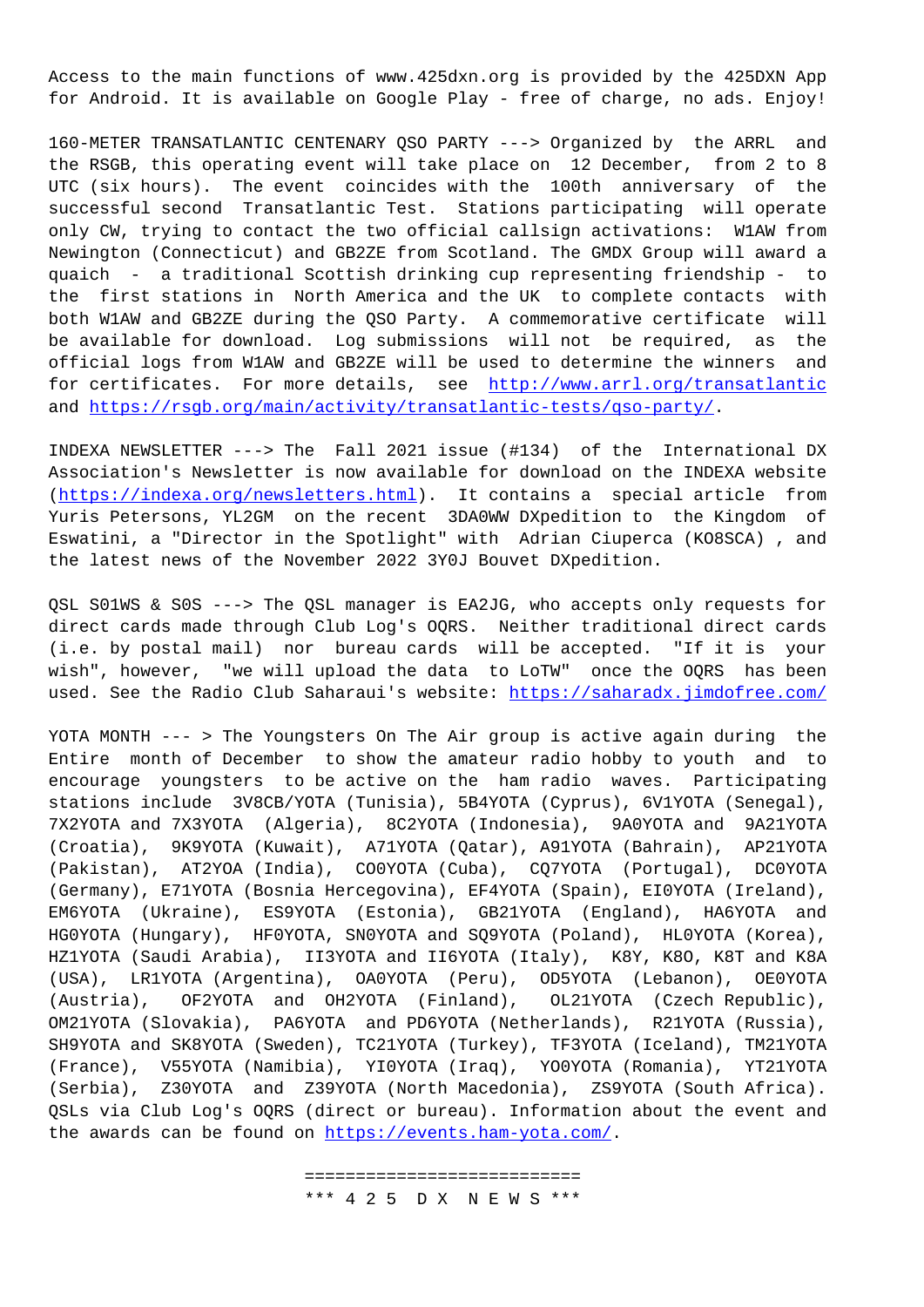\*\*\*\*\*\*\* QSL ROUTES \*\*\*\*\*\*\* =========================== Edited by I1JQJ & IK1ADH Direttore Responsabile I2VGW

=================================================================== CALL MANAGER CALL MANAGER CALL MANAGER =================================================================== 3B8/KX7M F5CWU FM5FJ KU9C PA375KL PC2F 3B8HA M0OXO FS/KC9FFV IZ1MHY PA5150EVH PF1SCT 3B8M M0OXO G9W M0DXR PI4COM PA1AW 3E200P HP2NG GI5I GI4DOH PJ2T W3HNK 3F200NG HP2NG HB1BCG HB9ACA PJ4/KU8E K4BAI 3V8SS LX1NO HC1BI NE8Z PJ4A K4BAI 4J880NZ 4J7WMF HC1KX EA5GL PJ7/G4JEC N0UK 4L1AN N4GNR HC1M EC5R PJ7/UR5BCP KD7WPJ 4U9A 9A2AA HC1MD/2 K8LJG PR5B 6K5YPD 5B4AJC UA3DX HC2AO RC5A PS2T K3IRV 5R8AL G3SWH HC3RJ EC5R PW7B PR7AB 5W1SA JA1DXA HC5EG EA5GL PZ5CO UA2FM 5X4E IQ3CO [b] HC6IM EC5R R1941MB R2DX 5X4E IZ3ZLG [d] HF74QMP SP9PRO R800VAN RK3VWA 5Z4VJ M0URX HG3N HA3LN SK3W SM5CCT 6Y5HM EA5GL HG7T HA7TM SM2U SM0CXU 8J1RL 8J1RL [b] HI3AA EB7DX SO4M SP4MPG 8J1RL JG2MLI [d] HI3Y EB7DX SO4R SP4PND 8P6RY KU9C HI8K EB7DX SV2RSG/A SV1RP 8Q7JT WV6E HK1MW N2OO SX1T SV1ENG 9A64AA 9A2AA HP3SS AC2OV TC0F TA2BN 9G5FI DL1RTL HQ9X KQ1F TF3XO EA5GL 9K2OW EC6DX HS0ZLN HB9BXQ TG9AOR EC6DX 9K9UAE EC6DX HZ1UAE HZ1SAR TI7W M0URX 9X4X 4Z5FI IB3ABM IU3EDK TK0C S50C A62A EA7FTR IB3N IV3SKB TM100ORP F8KHW A650ND EA7FTR IB8A I8QLS TM4K F4EGZ A91UAE EC6DX II1DCC IK1RAE TM57STN F11734 A950ND EC6DX II3VE IQ3VE TM5DX F4HAU AL1G W2GR IO0A IK0XBX TM6X F5VHY AM500ESP EA7URF IR4M I4IFL TM8AB F4KJQ AT7SJ VU3NPI J42CPMV SV2HXV TO7A UT5UGR AU2JCB VU2DSI JW7QIA LA7QIA TO9W W9ILY B7P BA4EG JY5MM IK2DUW UN4Q UN2G C4W 5B4WN KC4USV K7MT UN9L LZ1YE C56XA G3SWH KL2R EA5GL UP0L DL8KAC C6AGU HA7RY KP2B EB7DX UP4L UN7LZ C6AQQ EA5GL L55DZV LU7DZV V26K AA3B CB3R XQ3SK LX5MF LX1KQ V31HT G4LHT CF3A VE3AT LX7I LX2A V48A WX4G CO5WE RW6HS LZ01MLN LZ1PM V73NS W3HNK CO8LY CT1FMX LZ14MP LZ1KCP VK6T EA7FTR CQ3J CT3MD LZ30AM LZ1ZF VX3INSULIN VE3NOO CR2X OH2BH LZ70HSC LZ2JE VY2ZM EA7HBC CR3DX OM2VL M0X M0RTI XR3W XQ4CW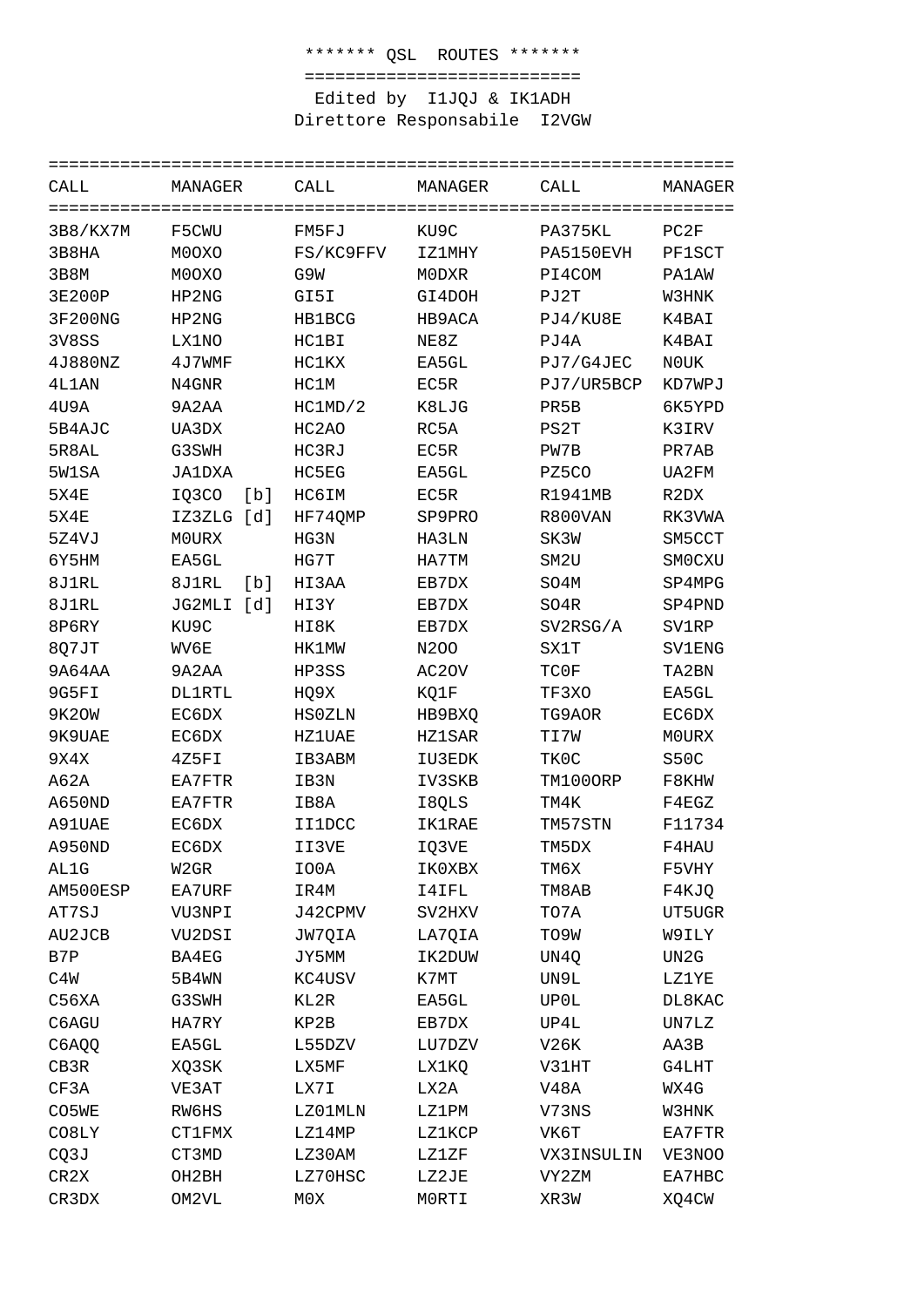| CR3W              | DL5AXX            | MJ5A      | G3TXF        | XV9NPS    | JA2NPS | [b]  |
|-------------------|-------------------|-----------|--------------|-----------|--------|------|
| CR <sub>50</sub>  | CT7AJL            | NP2X      | KU9C         | XV9NPS    | JA2ODB | rd 1 |
| CS <sub>2</sub> C | OK1RF             | NP4A      | W3HNK        | YC1SDL    | EA5ZD  |      |
| CT9ABN            | OM2VL             | NP4Z      | N4AO         | YQ0U      | YO5BFJ |      |
| CT9ABP            | OM3BH             | OC200U    | OA40         | YR8D      | YO8KRR |      |
| CT9ABV            | DL5AXX            | OE5TXF    | G3TXF        | ZF1A      | K7ZO   |      |
| CX2BR             | EA5GL             | OF9W      | OH5BQ        | ZF2DJ     | WD6T   |      |
| CX9AU             | EA5GL             | OH0TA     | OH2TA        | ZF2MZ     | DG1CMZ | [b]  |
| DF0HQ             | DL5AXX            | OH2R      | OH2BH        | ZF2MZ     | NT6V   | [d]  |
| DU1IST            | <b>JA1HGY</b>     | OL0W      | OK1DSZ       | ZF2RN     | KI6RRN |      |
| EA6FO             | EA3AIR            | OL3Z      | OK1HMP       | ZF2WF     | W9KKN  |      |
| EA8RM             | EB7DX             | OL700SM   | OK2UHP       | ZL25NZ    | ZL3CW  |      |
| EH2EUS            | EA2TP             | OR3A      | <b>ON6CC</b> | ZM1A      | ZL3CW  |      |
| EH5MM             | EA5GVZ            | OS8ON     | ON8ON        | ZP5AA     | ZP5DBC |      |
| EL2DT             | N <sub>2</sub> 00 | OY1OF     | M0URX        | ZP5KO     | PY4KL  |      |
| EN95WLKK          | SP8AUP            | OZ5E      | OZ1ACB       | ZP6/N3BNA | KA2AEV |      |
| EO50FF            | UX0FF             | P44W      | N2MM         | ZS6CCY    | K3IRV  |      |
| EY8MM             | WOVTT             | PA21SANTA | PA1AW        | ZZ1M      | PY1SAD |      |
|                   |                   |           |              |           |        |      |

6Y6Y Lester B. Veenstra, 452 Stable Lane, Keyser WV 26726, USA 9J2MYT Giorgio Laconi, Via Perine 4, 31020 Villorba TV, Italy 9M2A PO Box 00002, Pejabat Pos Kajang, 43000 Kajang, Selangor, Malaysia 9M2TO Tex Izumo, 827 Nakanojo, Ueda-shi, Nagano, 386-0034, Japan CR6K Filipe Monteiro Lopes, Rua Manuel Jose da Silva 184, Espinheira, 3720-537 Sao Martinho da Gandara, Portugal CT9ABO Jozef Lang, Obrancov Mieru 344, 059 34 Spisska Teplica, Slovak Republic

E7DX Emir Memic, Kohlergasse 12/3, 1180 Wien, Austria

ED1R Jesus Maria Gimare Marquez, C/ Jacinto del Barrio 2, 05358 Papatrigo (Avila), Spain

ED7O Pedro L. Alvarez, Apartado Postal 306, 23700 Linares (Jaen), Spain EE5H Adolfo Jose Dorta Luis, Calle Santa Teresa 7-19, 46530 Puzol (Valencia), Spain

FJ/KP4DO Dario A. Ochoa, Calle Lerna 2123, Urb Alto Apolo, Guaynabo PR 00969, USA

FR4KR Francois Barbier, 5 bis La Marrerie, 50500 St Andre de Bohon, France

FR8TZ Fabrice Brassier, 10 rue de Chanlat, 63190 Moissat, France FY5KE Jacques Mazzoni, 678 route de l'Egalite, 74290 Talloires Montmin, France

GU4CHY Dick Allisette, Lilyvale House, Rue Des Houmets, Castel, Guernsey, GY5 7XZ, United Kingdom

HG0IDPD Viczian Laszlo, Budapest, Duranci utca 5, 1116, Hungary

HI7/DL2SBY Kasimir Bastian, Grunaeckerstr. 39, 71069 Sindelfingen, Germany KH6LC Tom Thomas, 1149 Gentle Dr. Corona, CA 92880, USA

NH2DX Joel E. Chalmers, 279 Gardenia Ave, Mangilao GU 96913, USA

OE50ADXB ADXB, c/o Musisches Zentrum, Zeltgasse 7, 1080 Wien, Austria

PT4A Alex Sandro Sousa Alfenas, Rua Dona Osmira Muniz 500, Caratinga-MG 35300-138, Brazil

PX5M Rodrigo Goncalves, Rua Alfonso Nicolao Bornhofen 163, Blumenau-SC 89032-452, Brazil

SV1RP George K. Vlachopoulos, Panselinou 26, 111 41 Athens, Greece V3X Bill Kollenbaum, 2446 Belleair Rd, Clearwater FL 33764, USA